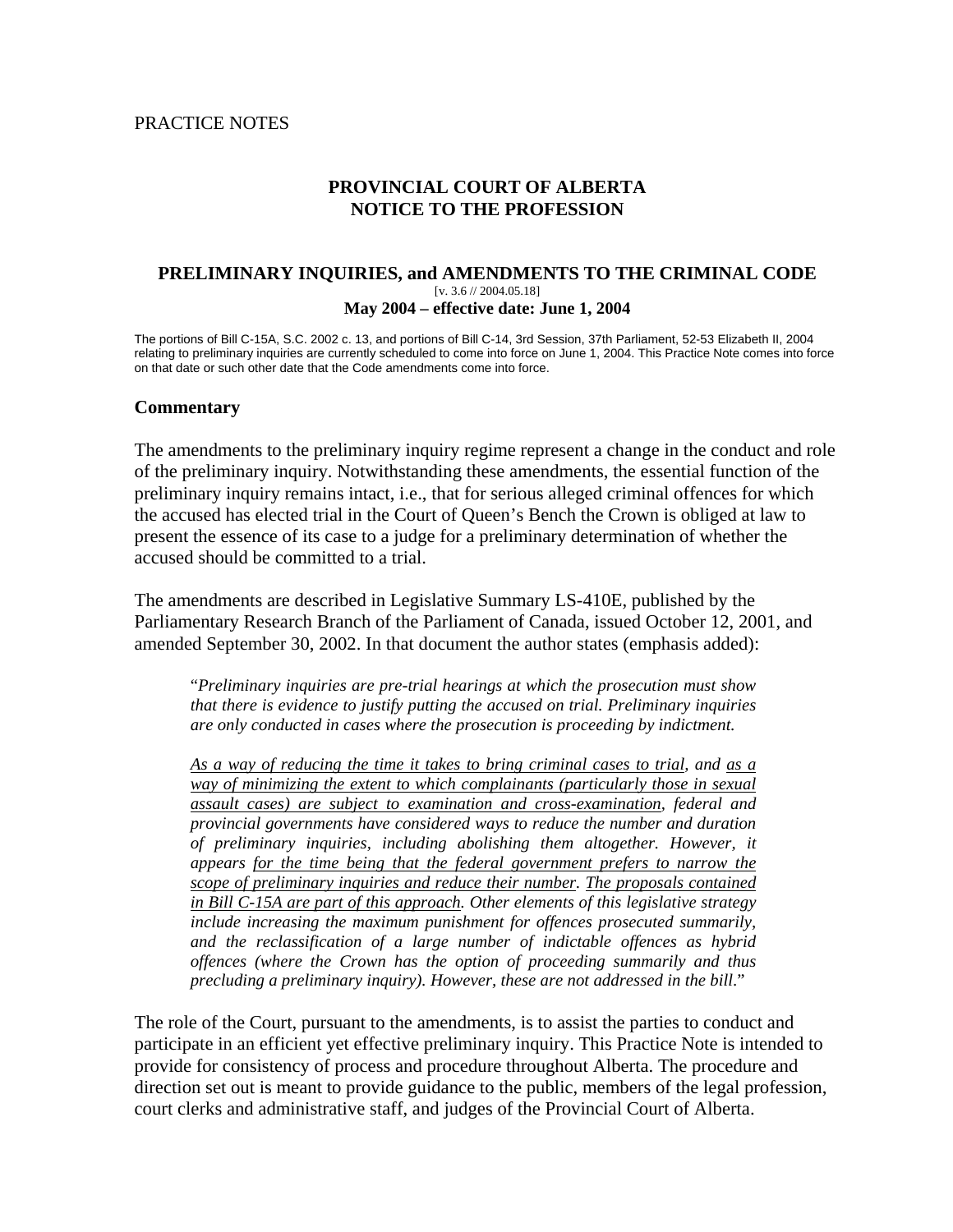#### **Practice Rules – Preliminary Inquiries**

**[1] Application of Practice Note** – this practice note applies to matters where counsel represents the accused, and, where specifically indicated (as stipulated in the statutory amendments), unrepresented accused. The practice note applies to proceedings in ordinary criminal courts and in youth justice court.

## **[2] Terminology**

*Accused* includes a *young person* as that term is defined and used under the *Youth Criminal Justice Act*.

*Clerk of the Court* means a clerk of the Provincial Court of Alberta.

*Court* means the Provincial Court of Alberta and includes the *Court* sitting as a *Youth Justice Court* as that term is defined in the *Youth Criminal Justice Act*.

*Form* (or, form) means a form for the purpose of a preliminary inquiry or hearing as provided by the Clerk of the Court, or which may be available on the Alberta Courts web site, or such other document(s) provided by a party that includes the same contents as such forms, as are described hereafter and attached hereto, that are acceptable to the Court. Forms for the purposes herein are not prescribed by the Code amendments, however they have been created, and are required in order to assist the Court, the parties and Court administration in the effective implementation of the amendments. The use of these Forms is not intended to be contrary to the principles in s. 844 or in s. 849 of the *Code*.

*Information* means the document charging the accused with offences pursuant to the *Criminal Code* or other Act of Canada or Alberta.

*Judge* means a judge of the Provincial Court of Alberta. The *Criminal Code* uses the term "justice" in, *inter alia* Part XVIII. Under Alberta law, a justice of the peace does not have jurisdiction to preside at a preliminary inquiry by virtue of s. s. 6(4) of the *Justice of the Peace Act*. When a *Code* reference under Part XVIII is to a *justice*, a Provincial Court Judge has the jurisdiction referred to in the Province of Alberta. Therefor the use of the term *judge* in this Practice Note has the meaning attributed to a *justice* as that term is used in Part XVIII, including the relevant amendments which are the subject matter of this Practice Note.

*Party* means counsel for the Crown or any accused, but not an unrepresented accused.

*Hearing* means a hearing ordered by a judge before whom a preliminary inquiry is to be held, for the purposes of *s. 536.4*.

*Section numbers* refer to the amendments to the *Criminal Code* sections, enacted as a result of Bill C-15A, S.C. 2002 c. 13, unless otherwise specified.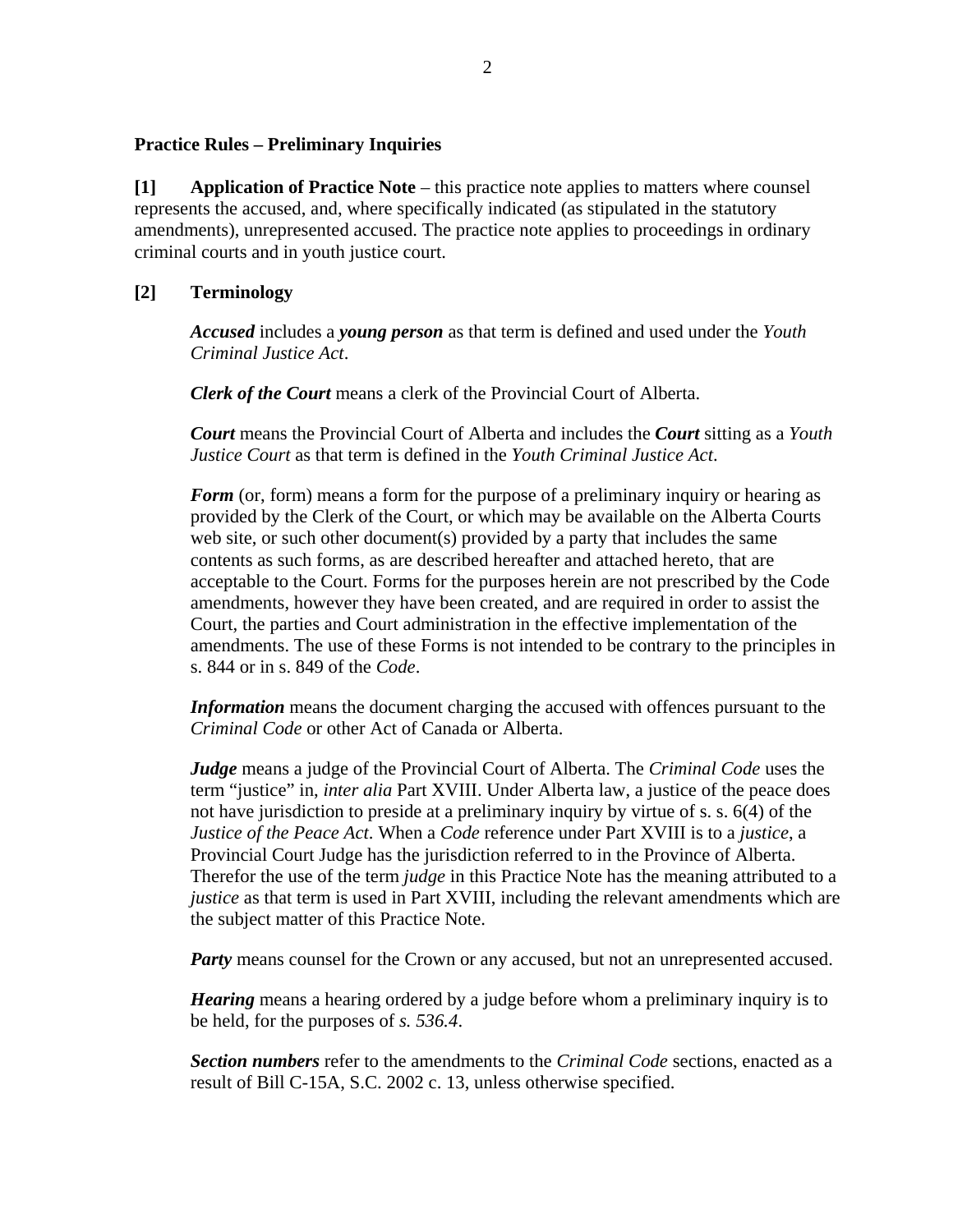**[3] Offences governed by the Amendments –** The amendments are applicable to any offence where a right to request a preliminary inquiry exists at law if an election has not been made by June 1, 2004. If no such election has been made by that date, the new election pursuant to amended section *536(2)* will be read to the accused.

**[4] Preliminary Inquiry Upon Request** – Where any of the accused elects or is deemed to have elected to be tried by a judge alone or a court composed of judge and jury, a preliminary inquiry will only be held if a party or an unrepresented accused requests a preliminary inquiry. If no preliminary inquiry is requested the accused shall be committed for trial on the offences charged. In the latter case the accused shall be ordered to appear at the next available arraignment date for a trial date to be fixed.

**[5] Preliminary Inquiry requested by accused who is/are represented by counsel** – Where accused represented by counsel request a preliminary inquiry the presiding judge, as a general rule, will set the matter over for two weeks or such other time reasonable in the circumstances. This period of time is to enable the party (for an accused) requesting a preliminary inquiry to fill out a statement in writing in Form "A" (example copy attached) that identifies: (a) the issues on which the requesting party wants evidence to be given at the inquiry; and (b) the witnesses that the requesting party wants to hear at the inquiry, as required by *s. 536.3*. Disclosure or substantial disclosure of its case should be made by the Crown to counsel for the accused to allow counsel for the accused to fill out Form "A". Where sufficient disclosure has not been made, the judge may allow sufficient time to make sufficient disclosure. Form "A" shall be filed with the clerk of the court. A copy of a completed Form "A" shall be delivered by requesting counsel, by ordinary mail, electronically, or by equivalent means to counsel for the opposing party and to any unrepresented accused. At any subsequent appearance the presiding judge may schedule the preliminary inquiry date. The presiding judge may, alternatively, adjourn the matter to await the return of Form "A" prior to scheduling the preliminary inquiry date.

Form "A" is the form of document, and thereby the approved mechanism used to comply with the requirement to submit a statement in writing pursuant to *s. 536.3*. The clerk of the court shall affix Form "A" to the appropriate Information.

**[6] Preliminary Inquiry requested by the Crown** – Where a preliminary inquiry is requested by the Crown the presiding judge, as a general rule, will set the matter over for two weeks or such other time reasonable in the circumstances. This period of time is to enable Crown counsel to fill out a statement in writing in Form "A" that identifies: (a) the issues on which the requesting party wants evidence to be given at the inquiry; and (b) the witnesses that the requesting party wants to hear at the inquiry, as required by *s. 536.3*. A copy of a completed Form "A" shall be delivered by Crown counsel, by ordinary mail, electronically, or by equivalent means to counsel for the opposing party(s) and to any unrepresented accused. At any subsequent appearance the presiding judge may schedule the preliminary inquiry date. The presiding judge may, alternatively, adjourn the matter to await the return of Form "A" prior to scheduling the preliminary inquiry date. Counsel for other parties, and any unrepresented accused may seek directions pertaining to disclosure, as the matter is adjourned for the purpose of submission of a completed Form "A".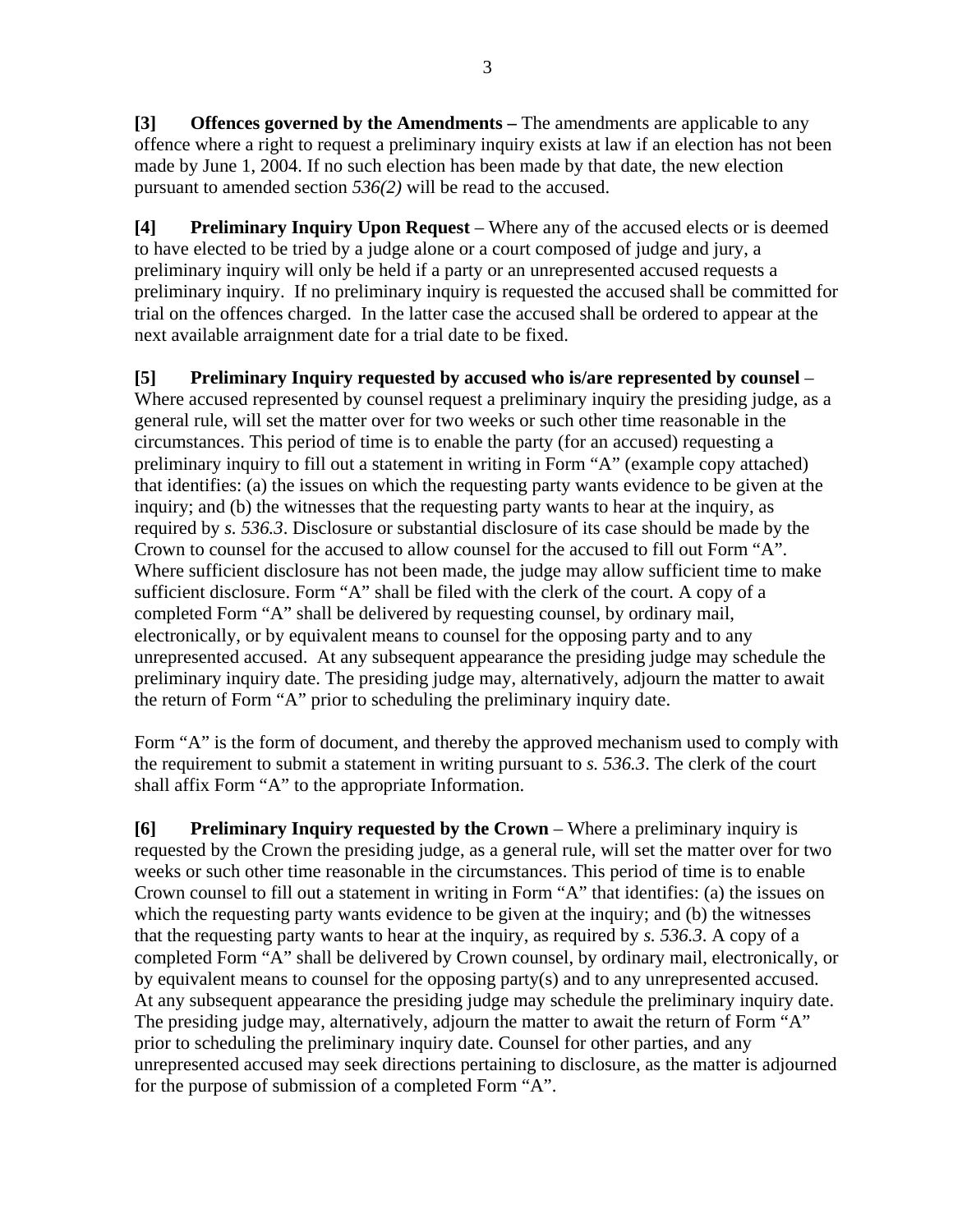The clerk of the court shall affix Form "A" to the appropriate Information.

**[7] Preliminary Inquiry requested by an unrepresented accused** – Where an unrepresented accused requests a preliminary inquiry, no Form "A" is required. The matter may be scheduled for a preliminary inquiry by the presiding judge. Where sufficient disclosure has not been made, the judge may allow sufficient time to make sufficient disclosure. The presiding judge may, alternatively, adjourn the matter for other purposes relevant to the preliminary inquiry regime as provided by law.

**[8] Application for s. 536.4 Hearing** – The parties, including an unrepresented accused may apply for a hearing pursuant to *s. 536.4(1)*. Only the judge scheduled to preside at the preliminary inquiry may entertain an application for a *s. 536.4* hearing. That judge is also empowered to order a *s. 536.4* hearing on his or her own motion. A party or an unrepresented accused making an application for a *s. 536.4* hearing shall execute Form "B" (example copy attached), which includes a statement of the reasons for the hearing. The reasons for the *s. 536.4* hearing must be connected to or justified by one of the reasons specified in *s. 536.4(1).* Form "B" shall be filed with the clerk of the court.

Form "B" is a form of document prescribed by this Practice Note to record and caused to be filed with the Clerk. Form "B" is not prescribed at law. However, Form "B" is derived from and pertinent to *s. 536.4*. The clerk of the court shall affix Form "B" to the appropriate Information.

The clerk of the court shall forward a filed Form "B" to the appropriate Assistant Chief Judge. The Assistant Chief Judge shall appoint a judge to preside at the preliminary inquiry. The judge who is scheduled to preside at the preliminary inquiry will consider the application for the *s. 536.4* hearing. The consideration of whether to order a *s. 536.4* hearing may be decided by that judge based upon a filed Form "B," or the judge may hear the application in chambers, by teleconference, or in open court. The application shall be made in open court where there are unrepresented accused.

In the event that a hearing is ordered, the Judge will transmit Form "B" to court administration for the purposes of scheduling a date for the hearing. The local judicial scheduling officer will set a date for the hearing, after having obtained agreement from the parties.

**[9] The s. 536.4 Hearing** – A *s. 536.4* hearing need not take place in a courtroom (unless there is an unrepresented accused). In addition, a *s. 536.4* hearing need not be heard by the judge who is scheduled to preside at the preliminary inquiry, although it must be ordered by the judge who is scheduled to preside at the preliminary inquiry. Generally, the judge who is scheduled to preside at the preliminary inquiry will also conduct a *s. 536.4* hearing. Where all accused are represented by counsel the *s. 536.4* hearing should generally take place in chambers or by teleconference. If any of the accused is unrepresented, the *s. 536.4* hearing shall take place in open court.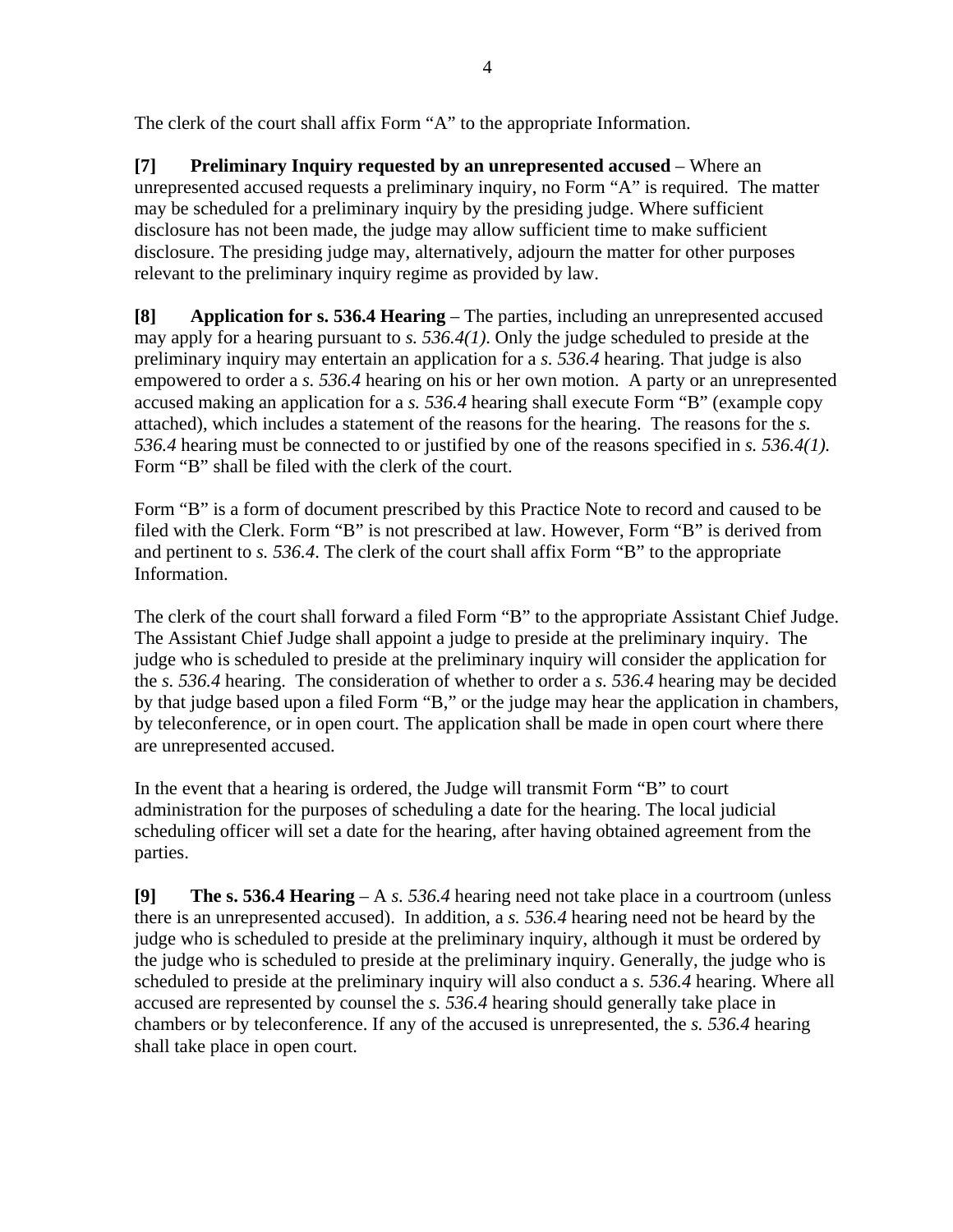**[10]** Agreements and/or admissions arising from a s. 536.4 Hearing – All admissions of fact or agreements made by the parties, including unrepresented accused, which result from a *s. 536.4* hearing shall be recorded by the judge who presides at the hearing, pursuant to *s. 536.4(2)*. The parties, including unrepresented accused shall fill out Form "C" (example copy attached) to indicate their agreement to the admissions of fact or other agreements that result from the hearing. The presiding judge shall endorse the completed Form "C" and submit it to the clerk of the court.

Form "C" is the form of document, and thereby the approved mechanism used to comply with the requirement to record agreements and or admissions made a *s. 536.4* hearing, pursuant to *s. 536.4(2)*.

**[11] Mutual Agreement concerning the scope of a preliminary inquiry pursuant to s. 536.5** – Whether or not there is a *s. 536.4* hearing, the parties and unrepresented accused can agree, on a mutual basis to limit the scope of the preliminary inquiry, pursuant to *s. 536.5* without judicial direction or intervention. Parties or unrepresented accused agreeing to limit the scope of the preliminary inquiry shall complete and mutually execute Form "D" (example copy attached) and file it with the clerk of the court.

Form "D" is the form of document, and thereby the approved mechanism used to comply with the requirement to file or record an agreement made pursuant to *s. 536.5*. The clerk of the court shall affix a completed Form "D" to the appropriate Information.

**[12]** Limited Scope of the Preliminary Inquiry – Pursuant to *s.*  $537(1)(i)$  the preliminary inquiry shall be conducted in accordance with the admissions or agreements contained in Form "C" or Form "D" unless the judge is satisfied that to do so would be contrary to the best interests of the administration of justice. Where the parties or an unrepresented accused mutually agree to limit the scope of a preliminary inquiry pursuant to *s. 536.5*, the judge may order the accused to stand trial without hearing evidence upon any other issue, pursuant to *s. 549(1.1)*.

**[13]** Evidence tendered pursuant to s.  $540 -$  Pursuant to *s.*  $540(7)$ , a party or an unrepresented accused may tender such information, as evidence at the preliminary inquiry, as is described in *s. 540(7)* at a preliminary inquiry. Evidence tendered pursuant to *s. 540(7)* need not be otherwise admissible, but must be evidence that the judge considers credible or trustworthy in the circumstances of the case. Evidence tendered pursuant to *s. 540(7)* could include written witness statements, witness statements recorded in another fashion, or other information. Generally, the admissibility of any information tendered as evidence by any party, pursuant to *s. 540(7)* or otherwise, shall be determined at the preliminary inquiry, and not in any prior hearing.

**[14] Notice under s. 540** – A party or an unrepresented accused intending to tender evidence pursuant to *s. 540(7)* shall give written notice within a reasonable time period in advance of the date of the preliminary inquiry to the Court, the opposite party(s) and any unrepresented accused, as required by *s. 540(8)*. Delivery of the *s. 540(8)* notice and copies of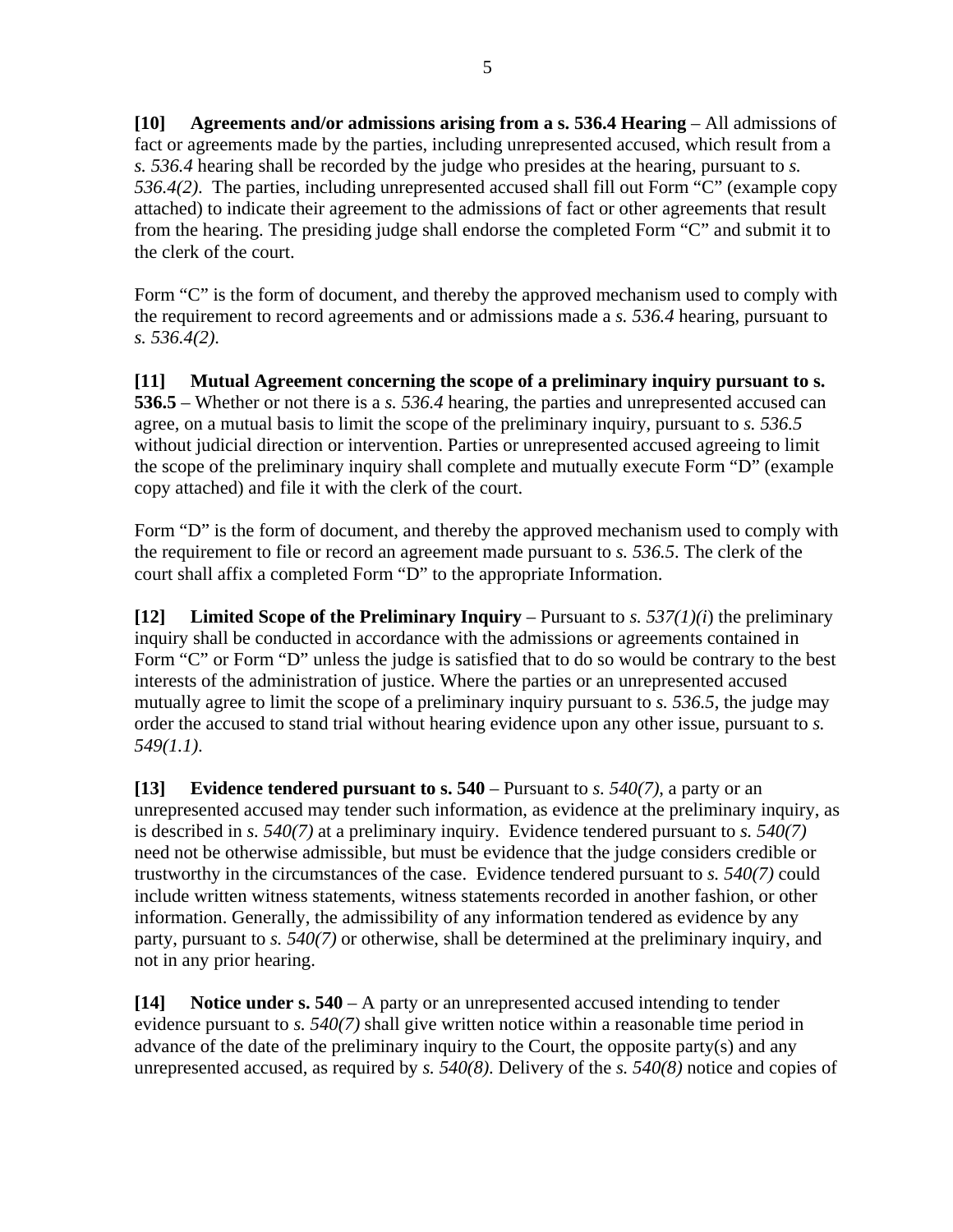the statement(s) not less than 21 days prior to the date of the preliminary inquiry is presumptively reasonable.

The party shall deliver, together with the notice, a copy of the statement reduced to writing, if any, or otherwise recorded, to the opposite or other party(s) and any unrepresented accused.

**[15] Section 540(9) applications for appearance of a witness** – A *s. 540(9)* application for the appearance of a witness shall be made not less than 7 days prior to the date the evidence [proposed to be tendered pursuant to s. 540(7)] is intended to be adduced, unless the judge orders otherwise. A prior *s. 540(9)* application made in a timely manner will enable the judge hearing the application to order the appearance of a witness without having to adjourn the preliminary inquiry. Where a witness is ordered to appear pursuant to *s. 540(9)*, the Crown shall subpoena such witness.

**[16] Requests for absence of an accused** – Pursuant to *s. 537(1)(j.1)* an unrepresented accused or counsel for an accused may request that the accused be absent during the whole or part of a preliminary inquiry. This application may be made prior to or during the preliminary inquiry. The judge may permit the absence of the accused on any conditions that are deemed appropriate.

**[17] Young Persons** – This practice note applies to proceedings in youth justice court and as defined above, to a young person as defined in the *Youth Criminal Justice Act*.

**END** 

Attachments:

Form "A" Statement of Issues and Witnesses [*s. 536.3*] Form "B" Request for a Hearing [*s. 536.4(1)*] Form "C" Agreement and/or Admissions made at a Hearing [*s. 536.4(2)*] Form "D" Agreement to limit the scope of the Preliminary Inquiry [*s. 536.5*]

**Note**: the Forms attached hereto are for the convenience of the reader, but are not, as hard copy forms, the Forms that are suggested for actual use by parties. Those Forms (identical in content but not format) are available from the Clerk or Court Administrator. They are also intended to be available electronically, from the Alberta Courts web site. The actual Forms are formatted on the basis of  $8\frac{1}{2}$ " x 14" paper, so as to ensure, when printed in hard copy, that they are contained on a single piece of paper (to avoid being separated and thereafter misfiled). Despite this, Form "B", even on  $8\frac{1}{2}$ " x 14" paper, requires 2 pages. For submission purposes, thus prior to execution, Form "B" (in hard copy) must be copied onto two sides of a single sheet of paper (to avoid being lost or misfiled).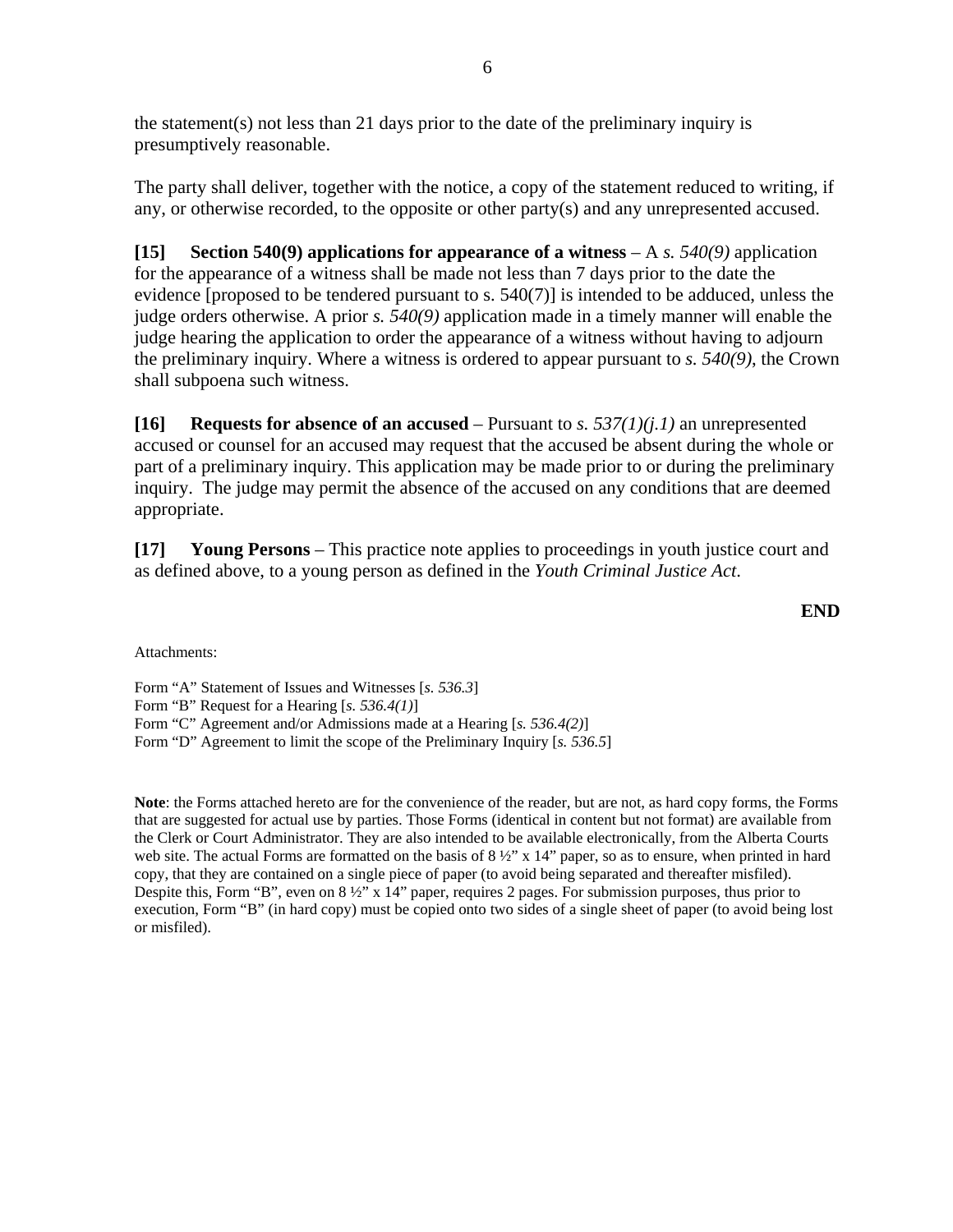Section 536.3 Criminal Code Docket number This document when completed and filed will be attached to the Information by the Clerk **NOTE: PLEASE PRINT LEGIBLY** 

### FORM "A" **COUNSEL STATEMENT IDENTIFYING ISSUES AND WITNESSES**

|             | The next appearance of the Accused [Young Person] is the day of |                 |
|-------------|-----------------------------------------------------------------|-----------------|
|             | 20, at o'clock AM/PM, Courtroom #                               | in the Province |
| of Alberta. |                                                                 |                 |

Charges:

\_\_\_\_\_\_\_\_\_\_\_\_\_, HAVING REQUESTED A PRELIMINARY INQUIRY, COUNSEL

a) Wishes evidence to be given at the inquiry on only the following issues:

b) Wishes to hear only the following witnesses at the inquiry:

Dated this \_\_\_\_\_\_\_ day of \_\_\_\_\_\_\_\_\_\_, 20\_\_\_\_ at \_\_\_\_\_\_\_\_\_\_\_\_\_\_\_\_\_\_\_\_\_ in the Province of Alberta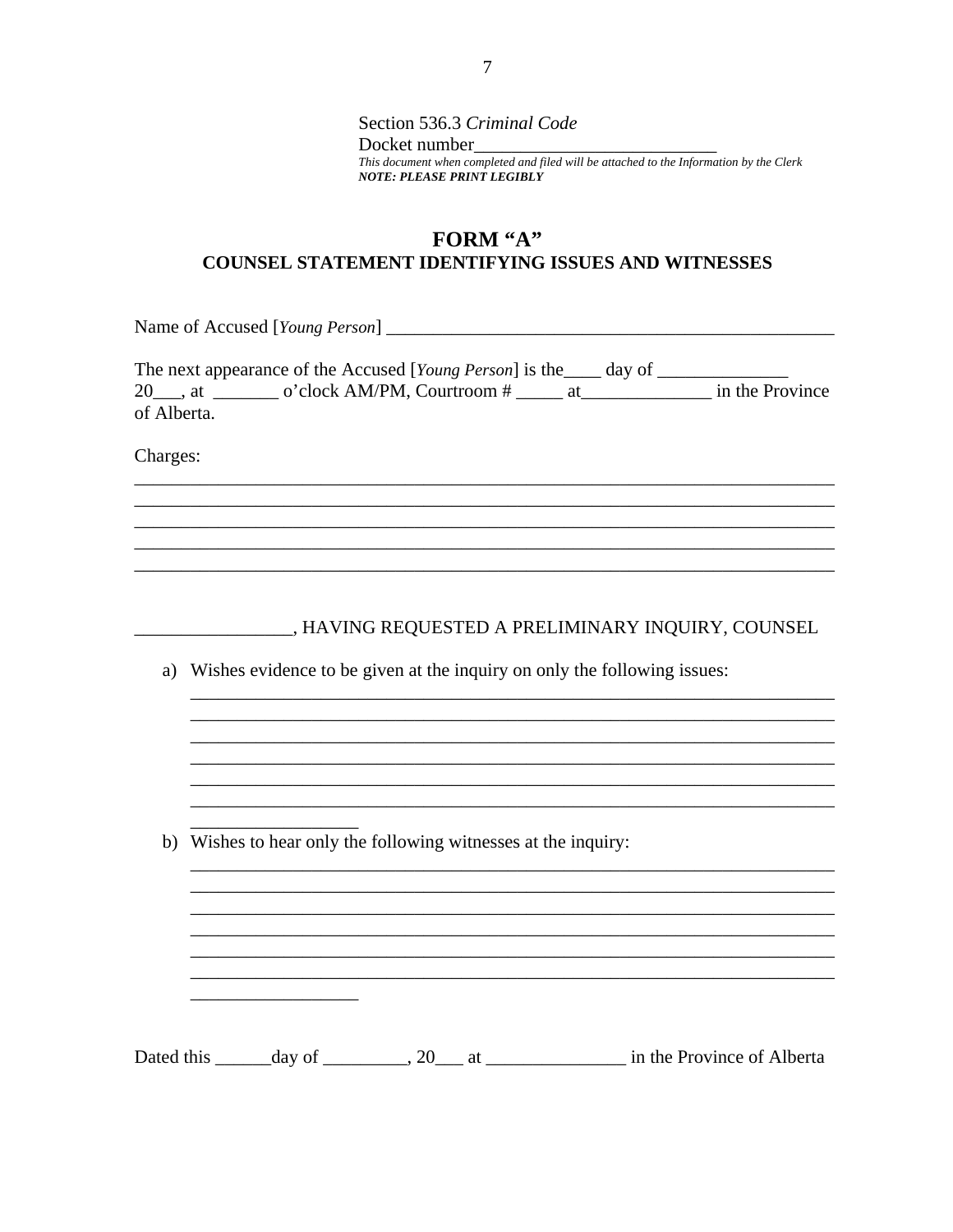| Signature:                          |             |  |
|-------------------------------------|-------------|--|
| Print Name legibly:                 |             |  |
| Contact information (all required): |             |  |
| Address:                            |             |  |
|                                     |             |  |
|                                     |             |  |
| Phone No.                           |             |  |
| Fax No.                             |             |  |
|                                     | Counsel for |  |

*Note: This document must be filed with the Clerk of the Court and a copy provided by the submitting party to other parties and any unrepresented accused.*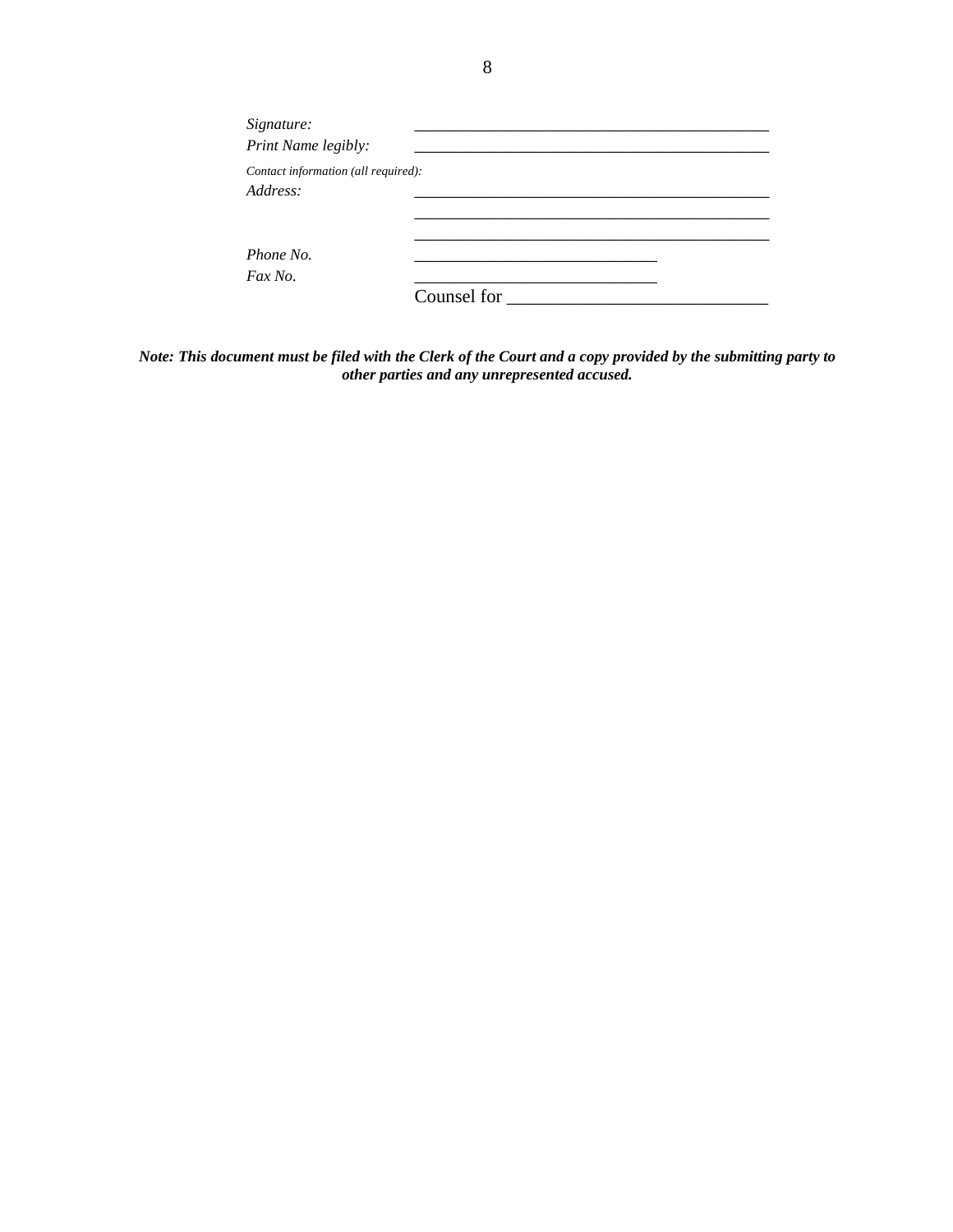Section 536.4(1) *Criminal Code* Docket Number *This document when completed and filed will be attached to the Information by the Clerk NOTE: PLEASE PRINT LEGIBLY*

## **Form "B" REQUEST FOR HEARING PURSUANT TO SECTION 536.4(1)** *CRIMINAL CODE*

Name of Accused [*Young Person*] \_\_\_\_\_\_\_\_\_\_\_\_\_\_\_\_\_\_\_\_\_\_\_\_\_\_\_\_\_\_\_\_\_\_\_\_\_\_\_\_\_\_\_\_\_\_\_\_

|             | The next appearance of the Accused [Young Person] is the _____ day of |                 |  |
|-------------|-----------------------------------------------------------------------|-----------------|--|
| 20 . at     | o'clock AM/PM, Courtroom #                                            | in the Province |  |
| of Alberta. |                                                                       |                 |  |

\_\_\_\_\_\_\_\_\_\_\_\_\_\_\_\_\_\_\_\_\_\_\_\_\_\_\_\_\_\_\_\_\_\_\_\_\_\_\_\_\_\_\_\_\_\_\_\_\_\_\_\_\_\_\_\_\_\_\_\_\_\_\_\_\_\_\_\_\_\_\_\_\_\_\_ \_\_\_\_\_\_\_\_\_\_\_\_\_\_\_\_\_\_\_\_\_\_\_\_\_\_\_\_\_\_\_\_\_\_\_\_\_\_\_\_\_\_\_\_\_\_\_\_\_\_\_\_\_\_\_\_\_\_\_\_\_\_\_\_\_\_\_\_\_\_\_\_\_\_\_ \_\_\_\_\_\_\_\_\_\_\_\_\_\_\_\_\_\_\_\_\_\_\_\_\_\_\_\_\_\_\_\_\_\_\_\_\_\_\_\_\_\_\_\_\_\_\_\_\_\_\_\_\_\_\_\_\_\_\_\_\_\_\_\_\_\_\_\_\_\_\_\_\_\_\_ \_\_\_\_\_\_\_\_\_\_\_\_\_\_\_\_\_\_\_\_\_\_\_\_\_\_\_\_\_\_\_\_\_\_\_\_\_\_\_\_\_\_\_\_\_\_\_\_\_\_\_\_\_\_\_\_\_\_\_\_\_\_\_\_\_\_\_\_\_\_\_\_\_\_\_ \_\_\_\_\_\_\_\_\_\_\_\_\_\_\_\_\_\_\_\_\_\_\_\_\_\_\_\_\_\_\_\_\_\_\_\_\_\_\_\_\_\_\_\_\_\_\_\_\_\_\_\_\_\_\_\_\_\_\_\_\_\_\_\_\_\_\_\_\_\_\_\_\_\_\_ \_\_\_\_\_\_\_\_\_\_\_\_\_\_\_\_\_\_\_\_\_\_\_\_\_\_\_\_\_\_\_\_\_\_\_\_\_\_\_\_\_\_\_\_\_\_\_\_\_\_\_\_\_\_\_\_\_\_\_\_\_\_\_\_\_\_\_\_\_\_\_\_\_\_\_

Charges:

Reasons: (*to assist the Court in anticipation of the requested hearing*) *Please check one (or more) of the reasons listed below*:

\_\_\_\_ (a) to assist the parties to identify the issues on which evidence will be given at the inquiry;

\_\_\_\_ (b) to assist the parties to identify the witnesses to be heard at the inquiry, taking into account the witnesses' needs and circumstances;

\_\_\_\_ (c) to encourage the parties to consider any other matters that would promote a fair and expeditious inquiry.

\_\_\_\_\_\_\_\_\_\_\_\_\_\_\_\_\_\_\_\_\_\_\_\_\_\_\_\_\_\_\_\_\_\_\_\_\_\_\_\_\_\_\_\_\_\_\_\_\_\_\_\_\_\_\_\_\_\_\_\_\_\_\_\_\_\_\_\_\_\_\_\_\_\_\_ \_\_\_\_\_\_\_\_\_\_\_\_\_\_\_\_\_\_\_\_\_\_\_\_\_\_\_\_\_\_\_\_\_\_\_\_\_\_\_\_\_\_\_\_\_\_\_\_\_\_\_\_\_\_\_\_\_\_\_\_\_\_\_\_\_\_\_\_\_\_\_\_\_\_\_ \_\_\_\_\_\_\_\_\_\_\_\_\_\_\_\_\_\_\_\_\_\_\_\_\_\_\_\_\_\_\_\_\_\_\_\_\_\_\_\_\_\_\_\_\_\_\_\_\_\_\_\_\_\_\_\_\_\_\_\_\_\_\_\_\_\_\_\_\_\_\_\_\_\_\_

Regarding point "(c)" above – please specify the nature of the "other matters":

We / I hereby request a hearing pursuant to s. 536.4(1) [*executed by the party or person requesting*]

| Signature:<br>Print Name legibly:               |  |  |
|-------------------------------------------------|--|--|
| Contact information (all required):<br>Address: |  |  |

\_\_\_\_\_\_\_\_\_\_\_\_\_\_\_\_\_\_\_\_\_\_\_\_\_\_\_\_\_\_\_\_\_\_\_\_\_\_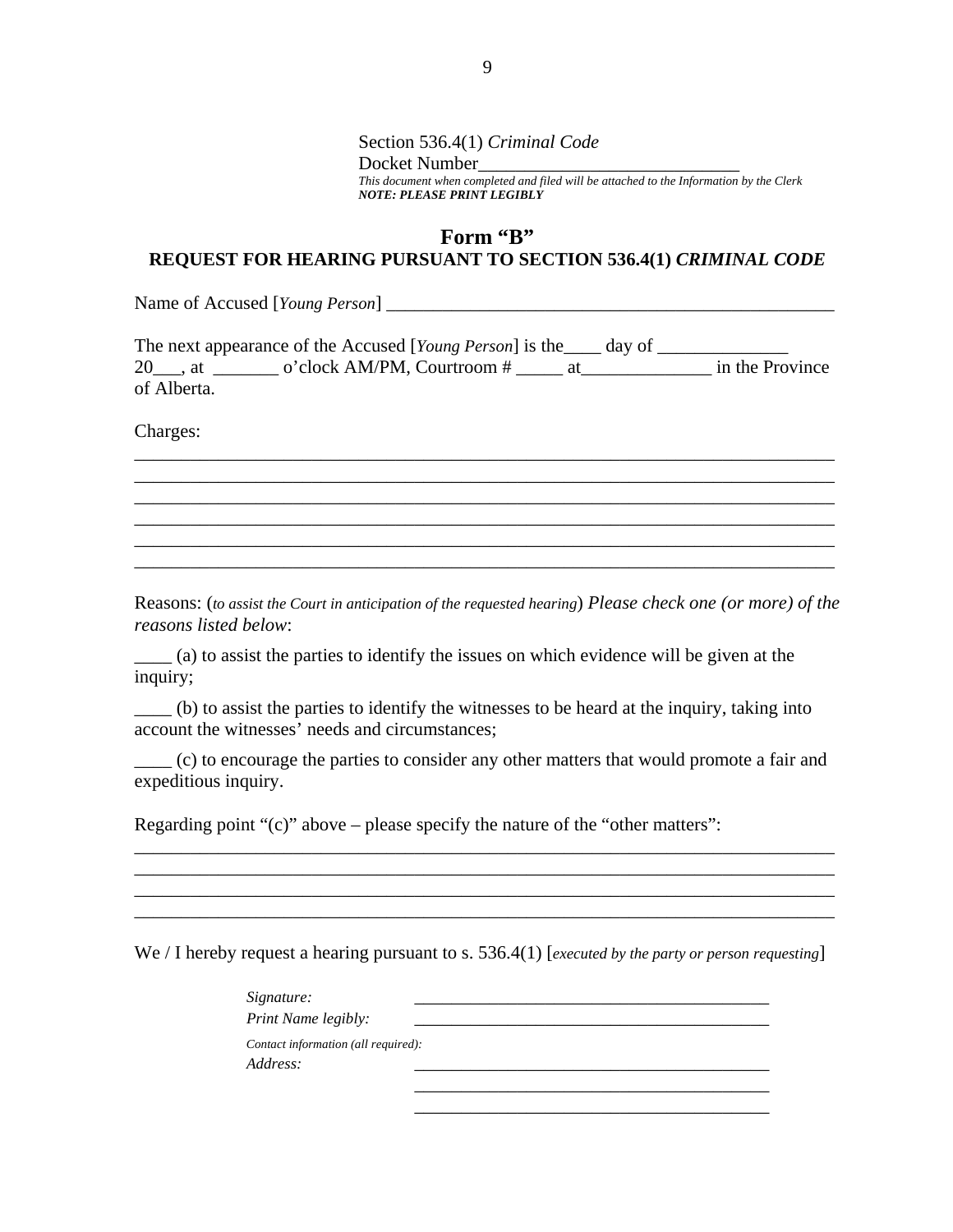| Phone No.                                       |                                                                                                                      |
|-------------------------------------------------|----------------------------------------------------------------------------------------------------------------------|
| Fax No.                                         | Counsel for                                                                                                          |
| or, if applicable:                              |                                                                                                                      |
| Signature:<br>Print Name legibly:               |                                                                                                                      |
| Contact information (all required):<br>Address: |                                                                                                                      |
| Phone No.<br>Fax No.                            | The Accused [Young Person]                                                                                           |
| Signature:<br>Print Name legibly:               | <u> 2000 - Jan Barat, prima de la contrada de la contrada de la contrada de la contrada de la contrada de la con</u> |
| Contact information (all required):<br>Address: |                                                                                                                      |
| Phone No.<br>Fax No.                            | the control of the control of the control of the control of the control of<br>Prosecutor                             |
| <b>Order for Hearing</b>                        |                                                                                                                      |
|                                                 | I hereby order that a hearing be held pursuant to $s. 536.4(1)$ of the Criminal Code.                                |
|                                                 | I hereby order that no s. $536.4(1)$ hearing be held.                                                                |
| Date:                                           |                                                                                                                      |

 $Signature:$ *Print Name legibly:* 

Judge of the Provincial Court of Alberta

*Note: This document must be filed with the Clerk of the Court.* 

*Note: The appropriate local judicial scheduling officer will set a date for the s. 536.4(1) hearing after having sought agreement with the parties.* 

*Further Note: For submission purposes, please copy the original onto 2 sides of one sheet of paper (before execution), so as to ensure that this second sheet is not misplaced or misfiled.*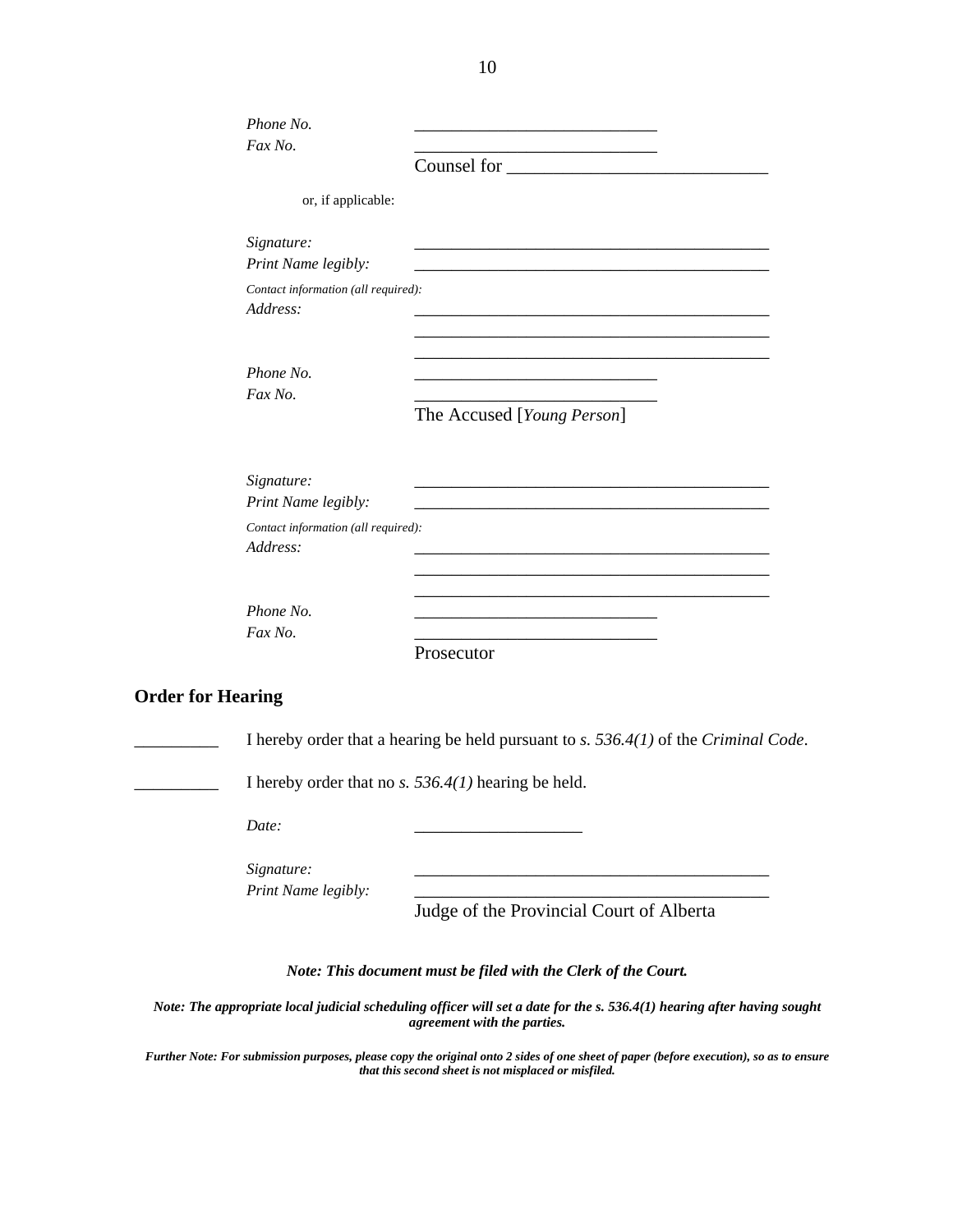Section 536.4(2) Criminal Code Docket Number This document when completed and filed will be attached to the Information by the Clerk **NOTE: PLEASE PRINT LEGIBLY** 

# Form "C" AGREEMENT AND ADMISSIONS AT HEARING HELD UNDER SECTION 536.4 **CRIMINAL CODE**

The next appearance of the Accused [Young Person] is the \_\_\_\_\_ day of \_\_\_\_\_\_\_\_\_ 20 at 0'clock AM/PM, Courtroom # at in the Province of Alberta.

The Prosecutor and the Accused [Young Person] agree to limit the scope of the preliminary inquiry to the following specific issues:

The Prosecutor and the Accused [Young Person] agree to the following admissions: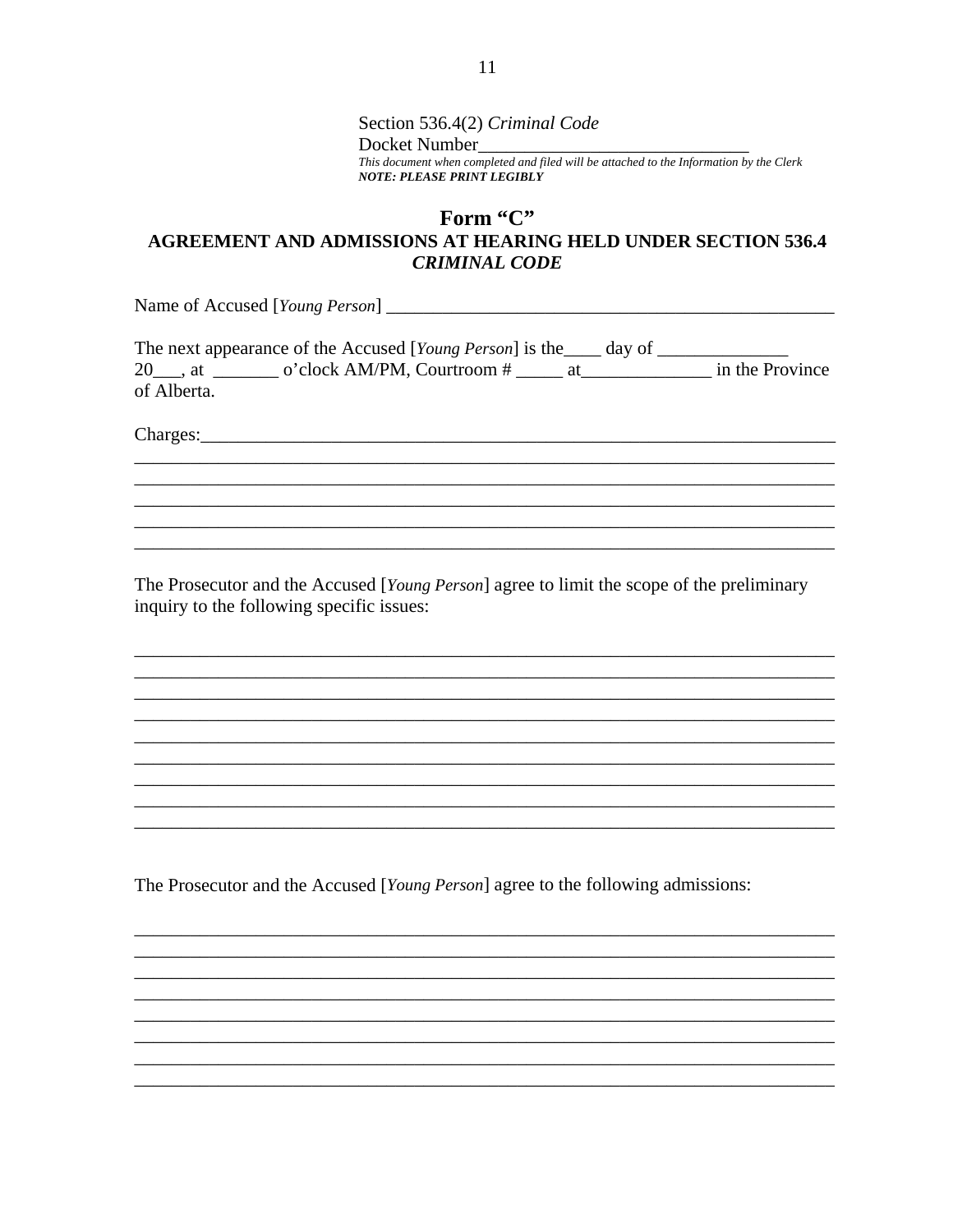| Signature:<br>Print Name legibly:               |                                        |  |
|-------------------------------------------------|----------------------------------------|--|
| Contact information (all required):<br>Address: |                                        |  |
| Phone No.<br>Fax No.                            | Counsel for the Accused [Young Person] |  |
| Signature:<br>Print Name legibly:               |                                        |  |
| Contact information (all required):<br>Address: |                                        |  |
| Phone No.<br>Fax No.                            | Prosecutor                             |  |

Pursuant to *s. 536.4(2)* of the *Criminal Code* I recorded the above agreement to limit the scope of the preliminary inquiry and admissions of fact by the terms herein recorded.

|            | Signature:<br>Print Name legibly: |  | Judge of the Provincial Court of Alberta |
|------------|-----------------------------------|--|------------------------------------------|
| Dated this | day of $\qquad \qquad .20$ at     |  | in the Province of Alberta               |

*Note: This agreement will be filed with the Clerk of the Court by the judge presiding at the s. 536.4 hearing.*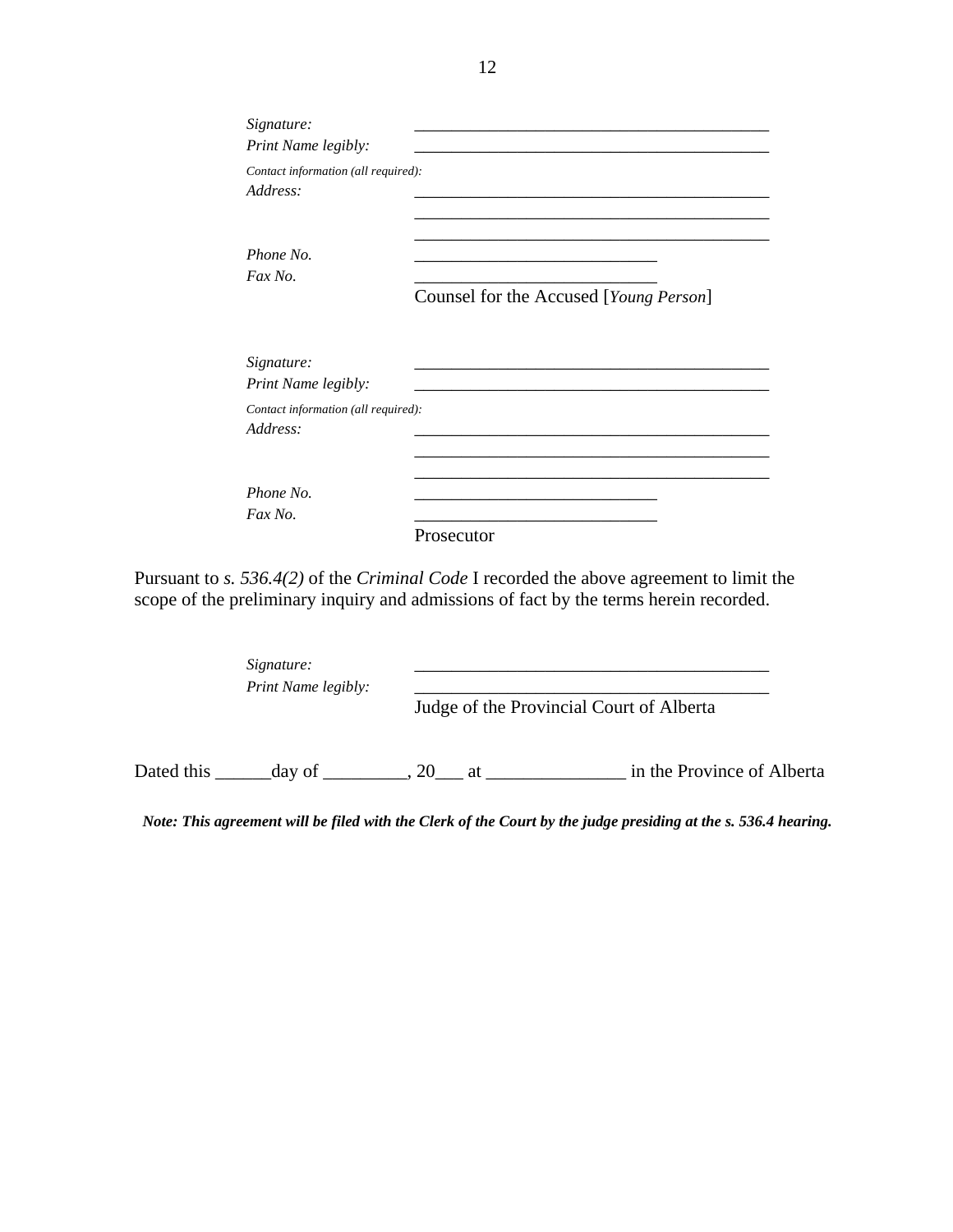Section 536.5 *Criminal Code* Docket Number\_\_\_\_\_\_\_\_\_\_\_\_\_\_\_\_\_ *This Agreement when completed and filed will be attached to the Information by the Clerk NOTE: PLEASE PRINT LEGIBLY*

# **Form "D" MUTUAL AGREEMENT TO LIMIT SCOPE OF PRELIMINARY INQUIRY**

Name of Accused [*Young Person*] \_\_\_\_\_\_\_\_\_\_\_\_\_\_\_\_\_\_\_\_\_\_\_\_\_\_\_\_\_\_\_\_\_\_\_\_\_\_\_\_\_\_\_\_\_\_\_\_

|             | The next appearance of the Accused [Young Person] is the _____ day of |  |                 |
|-------------|-----------------------------------------------------------------------|--|-----------------|
| 20 . at     | o'clock AM/PM, Courtroom #                                            |  | in the Province |
| of Alberta. |                                                                       |  |                 |

\_\_\_\_\_\_\_\_\_\_\_\_\_\_\_\_\_\_\_\_\_\_\_\_\_\_\_\_\_\_\_\_\_\_\_\_\_\_\_\_\_\_\_\_\_\_\_\_\_\_\_\_\_\_\_\_\_\_\_\_\_\_\_\_\_\_\_\_\_\_\_\_\_\_\_ \_\_\_\_\_\_\_\_\_\_\_\_\_\_\_\_\_\_\_\_\_\_\_\_\_\_\_\_\_\_\_\_\_\_\_\_\_\_\_\_\_\_\_\_\_\_\_\_\_\_\_\_\_\_\_\_\_\_\_\_\_\_\_\_\_\_\_\_\_\_\_\_\_\_\_ \_\_\_\_\_\_\_\_\_\_\_\_\_\_\_\_\_\_\_\_\_\_\_\_\_\_\_\_\_\_\_\_\_\_\_\_\_\_\_\_\_\_\_\_\_\_\_\_\_\_\_\_\_\_\_\_\_\_\_\_\_\_\_\_\_\_\_\_\_\_\_\_\_\_\_ \_\_\_\_\_\_\_\_\_\_\_\_\_\_\_\_\_\_\_\_\_\_\_\_\_\_\_\_\_\_\_\_\_\_\_\_\_\_\_\_\_\_\_\_\_\_\_\_\_\_\_\_\_\_\_\_\_\_\_\_\_\_\_\_\_\_\_\_\_\_\_\_\_\_\_ \_\_\_\_\_\_\_\_\_\_\_\_\_\_\_\_\_\_\_\_\_\_\_\_\_\_\_\_\_\_\_\_\_\_\_\_\_\_\_\_\_\_\_\_\_\_\_\_\_\_\_\_\_\_\_\_\_\_\_\_\_\_\_\_\_\_\_\_\_\_\_\_\_\_\_

Charges:

The Prosecutor and the Accused [*Young Person*] agree to limit the scope of the preliminary inquiry to the following specific issues, and make this agreement pursuant to *s. 536.5*:

\_\_\_\_\_\_\_\_\_\_\_\_\_\_\_\_\_\_\_\_\_\_\_\_\_\_\_\_\_\_\_\_\_\_\_\_\_\_\_\_\_\_\_\_\_\_\_\_\_\_\_\_\_\_\_\_\_\_\_\_\_\_\_\_\_\_\_\_\_\_\_\_\_\_\_ \_\_\_\_\_\_\_\_\_\_\_\_\_\_\_\_\_\_\_\_\_\_\_\_\_\_\_\_\_\_\_\_\_\_\_\_\_\_\_\_\_\_\_\_\_\_\_\_\_\_\_\_\_\_\_\_\_\_\_\_\_\_\_\_\_\_\_\_\_\_\_\_\_\_\_ \_\_\_\_\_\_\_\_\_\_\_\_\_\_\_\_\_\_\_\_\_\_\_\_\_\_\_\_\_\_\_\_\_\_\_\_\_\_\_\_\_\_\_\_\_\_\_\_\_\_\_\_\_\_\_\_\_\_\_\_\_\_\_\_\_\_\_\_\_\_\_\_\_\_\_ \_\_\_\_\_\_\_\_\_\_\_\_\_\_\_\_\_\_\_\_\_\_\_\_\_\_\_\_\_\_\_\_\_\_\_\_\_\_\_\_\_\_\_\_\_\_\_\_\_\_\_\_\_\_\_\_\_\_\_\_\_\_\_\_\_\_\_\_\_\_\_\_\_\_\_ \_\_\_\_\_\_\_\_\_\_\_\_\_\_\_\_\_\_\_\_\_\_\_\_\_\_\_\_\_\_\_\_\_\_\_\_\_\_\_\_\_\_\_\_\_\_\_\_\_\_\_\_\_\_\_\_\_\_\_\_\_\_\_\_\_\_\_\_\_\_\_\_\_\_\_ \_\_\_\_\_\_\_\_\_\_\_\_\_\_\_\_\_\_\_\_\_\_\_\_\_\_\_\_\_\_\_\_\_\_\_\_\_\_\_\_\_\_\_\_\_\_\_\_\_\_\_\_\_\_\_\_\_\_\_\_\_\_\_\_\_\_\_\_\_\_\_\_\_\_\_ \_\_\_\_\_\_\_\_\_\_\_\_\_\_\_\_\_\_\_\_\_\_\_\_\_\_\_\_\_\_\_\_\_\_\_\_\_\_\_\_\_\_\_\_\_\_\_\_\_\_\_\_\_\_\_\_\_\_\_\_\_\_\_\_\_\_\_\_\_\_\_\_\_\_\_

*Was there a hearing held pursuant to s. 536.4?*

 $No:$ 

 $Yes \_$  [date:  $\_$ 

Dated this \_\_\_\_\_\_day of \_\_\_\_\_\_\_, 20\_\_\_ at \_\_\_\_\_\_\_\_\_\_\_\_\_\_\_\_\_\_\_\_\_ in the Province of Alberta

| Signature:                          |  |
|-------------------------------------|--|
| Print Name legibly:                 |  |
| Contact information (all required): |  |
| Address:                            |  |